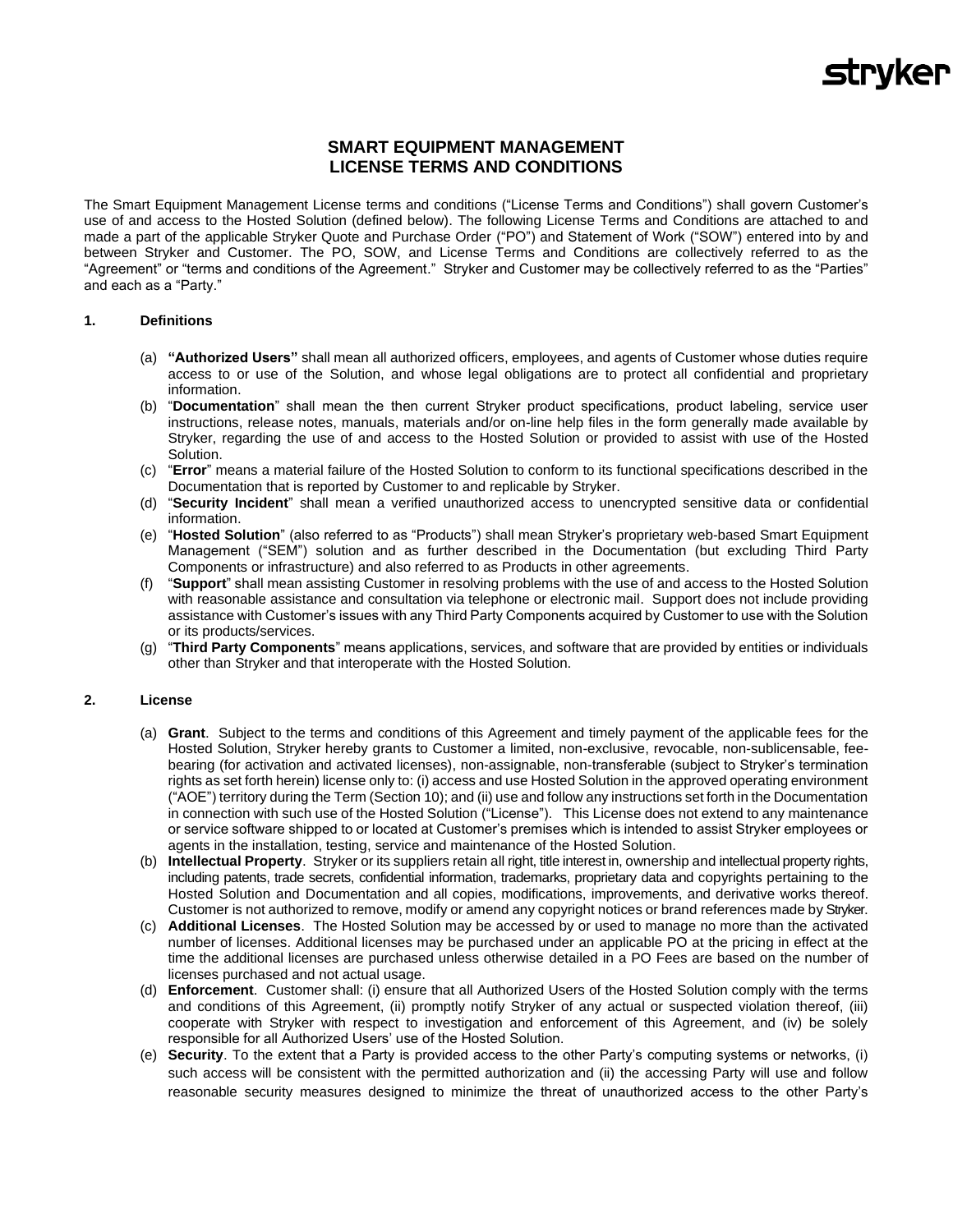

computing systems or networks. Either Party will notify the other Party promptly after becoming aware of a Security Incident.

- (f) **Third Party Components**. Customer acknowledges that the Hosted Solution may contain third party software or services (including open source software) (collectively, "Third Party Components") and such Third Party Components are subject to the terms and conditions of the applicable end user license agreement that accompanies such Third Party Components. Customer shall use the Third Party Components solely in conjunction with the Hosted Solution. Customer shall not have broader use rights with respect to the Third Party Components than it has to the Hosted Solution. Stryker is not responsible for or liable to Customer for any Third Party Components. Any exchange of data between Customer and any Third Party Components (or by Customer between two or more Third Party Components), is solely between Customer and the applicable provider of the Third Party Components. Customer is responsible for any dealings with third parties for Third Party Components. Stryker makes no warranty or representation with respect to any Third Party Components. Customer's sole remedy with respect to such Third Party Components shall be pursuant to the original licensor's warranty, if any, to Stryker, to the extent permitted by the original licensor. Customer acknowledges that certain of Stryker's rights may be derived from license agreements with third parties and, as such, Customer agrees to preserve the confidentiality of information imparted to Stryker under such third party license agreements. Solely in regard to the Hosted Solution, Stryker currently uses the Amazon Web Service ("AWS") cloud infrastructure for its Hosted Solution. Customer acknowledges the use of the current Hosted Solution is subject to the terms and limitations set forth in the AWS Customer Agreement: [http://aws.amazon.com/agreement/.](http://aws.amazon.com/agreement/) The Hosted Solution may be updated from time to time.
- (g) **Copies.** Customer is not authorized to reproduce, distribute, copy, or create any derivative works from the Hosted Solution or Documentation without Stryker's permission.

#### **3. Customer Obligations**.

- (a) Customer agrees that only Authorized Users will use the Hosted Solution or have access to the same (or to any part thereof) and that none of Customer's Authorized Users will disclose any part or all of the Hosted Solution or permit any part or all the same to be used by any person or entity other than those identified herein. Customer shall cause each Authorized User of the Hosted Solution to abide by the terms and conditions of this Agreement as if each were a party hereto. Customer acknowledges that Customer is solely responsible for complying with, and covenants to comply with, all laws applicable to Customer and to Customer's use of and access to the Hosted Solution.
- (b) Customer agrees to provide Stryker with such cooperation, materials, information, data, access and support to which Stryker deems to be reasonably required to allow Stryker to successfully provide the Hosted Solution and Support. Customer understands and agrees that Stryker's obligations hereunder are expressly conditioned upon Customer providing such cooperation, materials, information, data, access and support.
- (c) Customer is responsible for maintaining the confidentiality of all passwords and for ensuring that each password is used only by the Authorized User.
- (d) Customer is responsible for timely applying security patches as instructed and provided by Stryker. Customer must fully cooperate with Stryker in permitting Stryker to take any action necessary to apply security patches or any other security measures Stryker deems necessary.
- (e) Customer is solely responsible for its network, customer-provided systems or resources any and all activities that occur under Customer's account. Customer agrees to immediately notify Stryker of any unauthorized use of Customer's account or any other breach of security known to Customer or any Security Incidents. Stryker shall have no liability for any loss or damage arising from Customer's failure to comply with these requirements. Stryker will maintain Customer passwords as confidential and will not disclose them to third parties, if applicable. Customer is responsible for taking all precautions necessary to ensure that any content or data obtained from Stryker is free of viruses and any other potentially destructive computer code. Customer must provide internet connectivity to access the Hosted Solution or any Stryker website with sufficient bandwidth to meet Customer's utilization demands in order to provide the Hosted Solution.
- (f) Customer is responsible to ensure that all Authorized Users receive initial training services sufficient to enable Customer to effectively use and access the Hosted Solution. Customer shall ensure that Stryker's assigned technical personnel are able to access the system remotely and Stryker at its discretion shall decide whether access to the Hosted Solution and any applicable hardware is sufficient for maintenance or any other purposes. Customer shall be responsible for providing access through any security measures necessary.
- (g) Customer shall not itself, or through any affiliate, employee, consultant, contractor, agent or other third party: (i) sell, resell, transfer, distribute, host, lease, rent, license or sublicense, in whole or in part, the Hosted Solution or Documentation; (ii) decipher, decompile, disassemble, decrypt, reverse assemble, modify, translate, reverse engineer, identify the source code, emulate, exploit, or otherwise attempt to derive source code, algorithms, tags, specifications, architecture, structure or other elements of the Hosted Solution, including the license keys, in whole or in part, for competitive purposes or otherwise; (iii) allow access to, provide, divulge or make available the Hosted Solution or Documentation to any third party or user other than Customer's Authorized Users who have a need to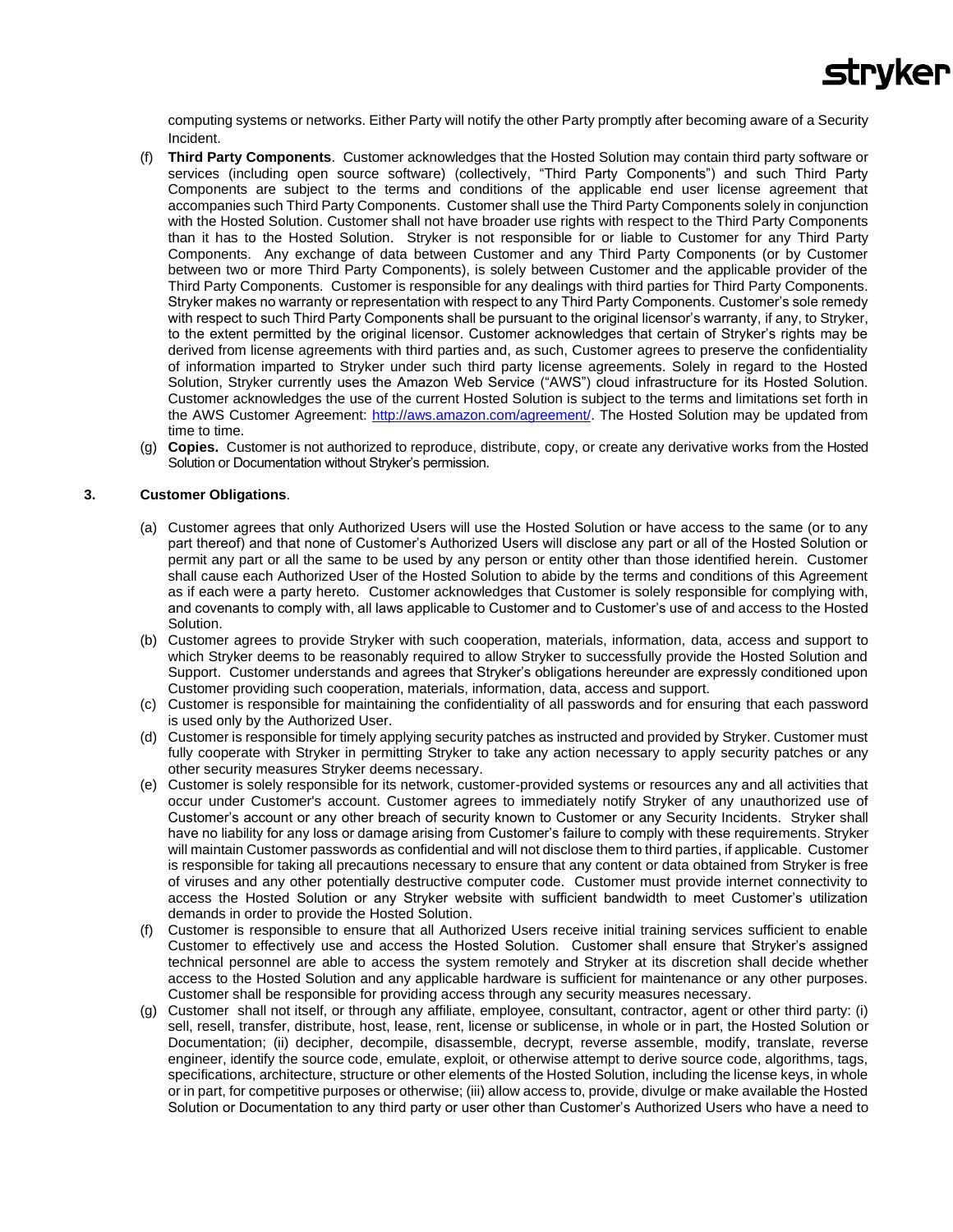# **Stryker**

such access and who shall be bound by a nondisclosure agreement with provisions that are at least as restrictive as the terms of this Agreement and be bound by the terms and conditions of this Agreement; (iv) write or develop any derivative works based upon the Hosted Solution or Documentation; (v) modify, adapt, translate or otherwise make any changes to the Hosted Solution or Documentation or any part thereof; (vi) use the Hosted Solution to provide processing services to third parties, or otherwise use the same on a 'service bureau' or hosting provider basis; (vii) disclose or publish, without Stryker's prior written consent, performance or capacity statistics or the results of any benchmark test performed on the Hosted Solution; (viii) store or transmit virus or other malicious code through the Hosted Solution; (ix) separate components of the Hosted Solution for use on different products or systems; or (x) otherwise use or copy the Hosted Solution or Documentation except as expressly permitted herein. Customer is not authorized to use the previous version(s) on a different computer system anymore or to make available the use of the previous version(s) to any third party.

- (h) Further, Customer is prohibited from (i) attempting to use or gain unauthorized access to Stryker or to any third party's networks or equipment; (ii) permitting other individuals or entities other than Authorized Users to access or use the Hosted Solution (iii) attempting to probe, scan, or test the vulnerability of the Hosted Solution or a system, account, or network of Stryker, its licensors or any of its customers or suppliers; (iv) disrupting, interfering, or attempting to interfere with the (a) integrity or performance of the Hosted Solution or third party products or data contained therein or (b) service to any user, host, or network; (v) engaging in fraudulent activity of any nature; (vi) transmitting unsolicited bulk or commercial messages; (vii) restricting, inhibiting, or otherwise interfering with the ability of any other person, regardless of intent, purpose, or knowledge, to use or enjoy the Hosted Solution (except for tools with safety and security functions); (viii) restricting, inhibiting, interfering with, or otherwise disrupting or causing a performance degradation to any Stryker (or Stryker service provider) facilities used to deliver the Hosted Solution or any services or (ix) using the Hosted Solution to store or transmit infringing, libelous, or otherwise unlawful or tortious material, or to store or transmit material in violation of third party privacy rights (or otherwise use the Hosted Solution in violation of the Documentation, this Agreement or any applicable Stryker terms and conditions.
- (i) Customer shall defend, indemnify and hold harmless Stryker from and against any and all proceedings, claims, suits, actions, demands ("Claims") liabilities, losses, payments, costs, penalties, fines, reasonable attorneys' fees and expenses, judgments or damages, ("Damages"), incurred by or assessed against Stryker to the extent the same arise out of, are in connection with, or are caused by Claims relating to, or in any way connected with: (i) Customer's infringement upon, misappropriation or violation of any patent, copyright, trademark, trade secret or proprietary right; (ii) Customer's use of any Third Party Components not supplied by Stryker; (iii) Customer's violation of any federal or state law, regulation, statute or ordinance applicable to the performance of the Hosted Solution; (iv) Customer's failure to comply with the confidentiality obligations (including security breaches) set forth herein; (v) any loss or damage to persons (including death) or property, to the extent caused by any act or omission of Customer or, where applicable, by its employees, agents, representatives, subcontractors or invitees; (vi) the negligent acts or omissions or willful misconduct of Customer or, where applicable, its employees, agents, representatives, subcontractors or invitees; and (vii) any security breach involving any Stryker confidential information, Stryker data and/or personal health information.
- **4. Product Availability**. The Hosted Solution may be unavailable from time to time, may be offered for a limited time, or may vary depending on Customer's region or network systems. Although Stryker strives to keep the Hosted Solution up and running; however, all wireless products/systems suffer occasional disruptions and outages for which Stryker is not liable for any disruption or loss Customer may suffer as a result.
- **5. Support**. Support is provided for the Hosted Solution, provided however that with respect to Third Party Components (if any), Stryker's obligation is limited to using commercially reasonable efforts to obtain maintenance from the owner of such Third Party Components. Stryker is under no obligation to provide Support with respect to: (i) Hosted Solution that has been altered or modified by anyone other than Stryker or its licensors; (ii) a release for which Support has been discontinued; (iii) Hosted Solution used other than in accordance with Documentation or other than on the AOE; (iv) discrepancies that do not significantly impair or affect the operation of the Hosted Solution; or (v) any systems or programs not supplied by Stryker. Stryker does not provide any maintenance or support for Third Party Components. Customer agrees that Customer's use of or access to the Hosted Solution is not contingent on the delivery of any future functionality, upgrades, or features nor dependent on any oral or written public comments made by Stryker regarding future functionality, upgrades, or features.
- **6. Updates**. Stryker reserves the right to change and modify the terms of this Agreement with notice as it deems necessary, and Customer shall comply with all terms and conditions of the Hosted Solution and Documentation provided in advance or otherwise notified to Customer during the Term. To the extent software updates are required for the Hosted Solution, Stryker may automatically check the then current version and provide any Product updates or configuration changes. Any such updates are subject to the terms and conditions of the Agreement. Stryker is not obligated to make any updates available and to provide any support for Customer's products and systems to work with the Hosted Solution.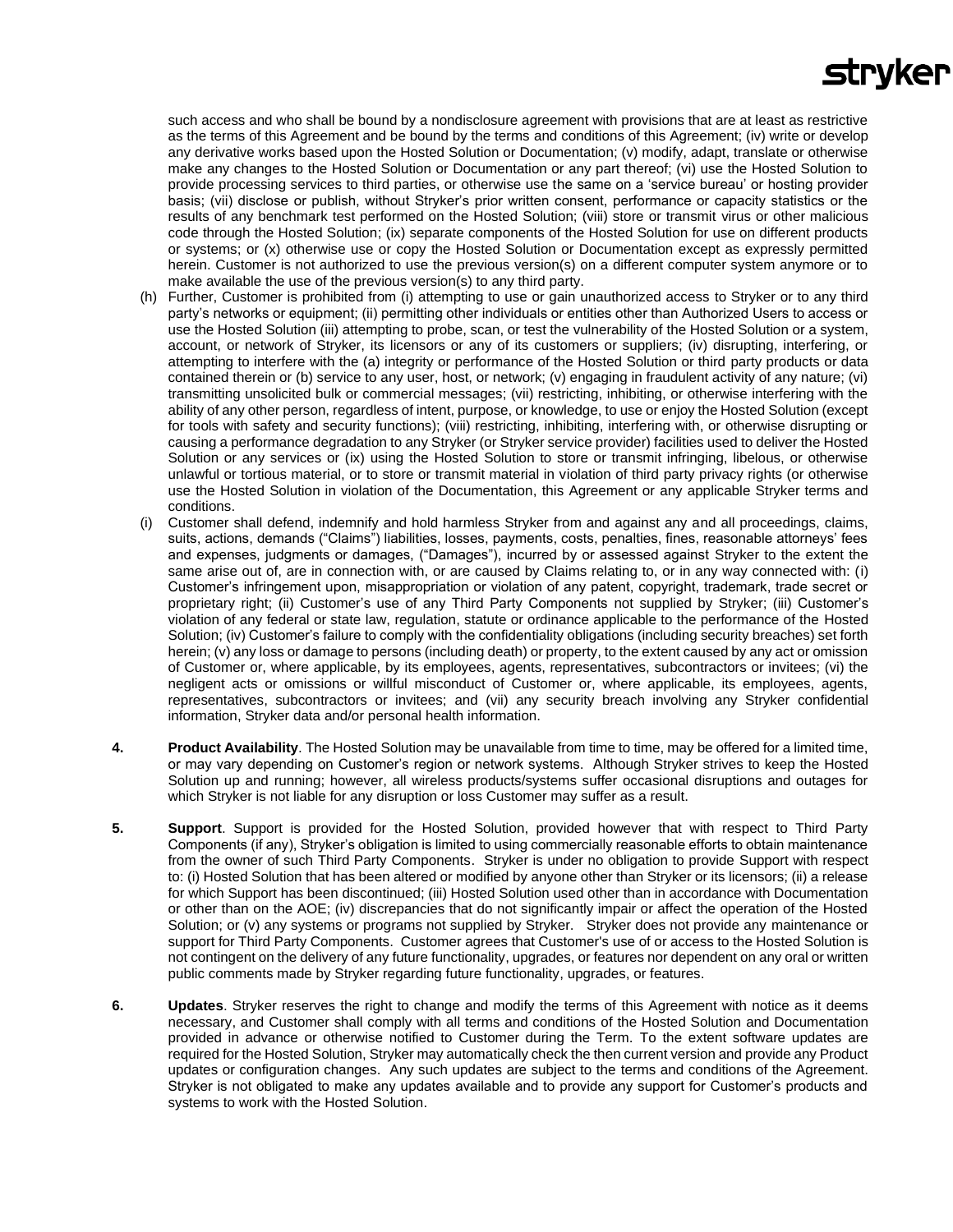## **stryker**

**7. Warranties/Disclaimers**.Stryker warrants that, for a period of 30 days from the activation of the Hosted Solution, as updated and used in accordance with the Hosted Solution and Documentation, will operate in all material respects in conformity with the Documentation. If the Hosted Solution does not perform as warranted, Stryker shall use commercially reasonable efforts to correct Errors. As Customer's sole and exclusive remedy for any claim under this Hosted Solution warranty, Customer shall promptly notify Stryker in writing of its claim within the warranty period. Provided that such claim is determined by Stryker to be Stryker's responsibility, Stryker shall, within 30 days of its receipt of Customer's written notice, (i) correct such Error; (ii) provide Customer with a plan reasonably acceptable to Customer for correcting the Error; or (iii) if neither (i) nor (ii) can be accomplished with reasonable commercial efforts from Stryker, then Stryker or Customer may terminate the Hosted Solution license and Customer will be entitled to a refund of the license fees paid for the Hosted Solution. The preceding remedy shall constitute Stryker's entire liability and Customer's exclusive remedy for cure of the Hosted Solution warranty set forth herein. If Customer elects not to terminate the license for the Hosted Solution, Customer waives all rights for the applicable remedy set forth herein. Stryker is not responsible for any claimed breach of any warranty set forth in this section caused by: (a) modifications made to the Hosted Solution by anyone other than Stryker; (b) the combination, operation or use of the Hosted Solution with any items that are not provided by Stryker; (c) Customer's failure to use any new or corrected versions of the Hosted Solution made available by Stryker; (d) Stryker's adherence to Customer's specifications or instructions; (e) Customer deviating from the Hosted Solution operating procedures described in the Documentation; (f) any Force Majeure event or (g) use for a purpose or in a manner for which the Hosted Solution were not designed.

THE WARRANTIES SET FORTH IN THIS SECTION ARE IN LIEU OF, AND STRYKER, ITS LICENSORS AND SUPPLIERS EXPRESSLY DISCLAIM TO THE MAXIMUM EXTENT PERMITTED BY LAW, ALL OTHER WARRANTIES, EXPRESS OR IMPLIED, ORAL OR WRITTEN, INCLUDING, WITHOUT LIMITATION, (i) ANY WARRANTY THAT THE HOSTED SOLUTION IS ERROR-FREE OR WILL OPERATE WITHOUT INTERRUPTION OR THAT ALL ERRORS WILL BE CORRECTED; (ii) ANY AND ALL IMPLIED WARRANTIES OF MERCHANTABILITY, FITNESS FOR A PARTICULAR PURPOSE, TITLE AND NON-INFRINGEMENT, (iii) ANY WARRANTY THAT CONTENT OR THIRD PARTY COMPONENTS WILL BE ACCURATE, RELIABLE, UNINTERRUPTED, AND ERROR-FREE; AND (iv) ANY AND ALL IMPLIED WARRANTIES ARISING FROM STATUTE, COURSE OF DEALING, COURSE OF PERFORMANCE OR USAGE OF TRADE. THE HOSTED SOLUTION AND ANY THIRD PARTY COMPONENTS ARE BEING PROVIDED ON AN AS-IS BASIS WITH ALL FAULTS AND AS AVAILABLE. NO ADVICE, STATEMENT OR INFORMATION GIVEN BY STRYKER, ITS AFFILIATES, CONTRACTORS OR EMPLOYEES SHALL CREATE OR CHANGE ANY WARRANTY PROVIDED HEREIN.

- **8. Exporting**. Customer hereby acknowledges that the Hosted Solution is or may be subject to one (1) or more export control laws or regulations, and agrees that it will not transfer, export or re-export the Hosted Solution without complying with all applicable export control laws and regulations. Customer agrees it will not export or re-export the Hosted Solution to a national of a country listed in "Country Groups" D:1 or E:2 (as defined in the Export Administration Regulations), nor will Customer export or re-export the direct product of the Hosted Solution to such Country Groups without first obtaining a license from the U.S. Department of Commerce. The obligations in this paragraph shall survive the expiration or termination of this Agreement.
- **9. Usage Data and Other Information**. Customer acknowledges that the Hosted Solution is designed to collect certain usage data. In order to provide the Hosted Solution to Customer, Customer hereby grants to Stryker to use, retain, transmit, reformat, display, compile, and distribute any data or information that may aide Stryker in optimizing resources and support, used to improve products or services, research and development regarding products or services, verification of security and data integrity of products or services, resource planning, and related industry trends and benchmarking, contract administration data (e.g., data used for sales compensation). Stryker shall not sell, release, disclose, disseminate, make available, transfer or otherwise communicate such information, data and/or content for monetary or other valuable consideration.
- **10. Term/Suspension/Termination**. Unless otherwise designated in the PO, the term for the Hosted Solution shall be one (1) year commencing on the Effective Date of the applicable agreement and shall renew upon the agreement of the Parties for subsequent one year terms ("Term"). In the event that Customer's invoices for use of the Hosted Solution or any services attendant to the Hosted Solution become thirty (30) days past due, Stryker may suspend access to Hosted Solution and/or any applicable services. After Customer invoices for use of Hosted Solution or any services become thirty (30) days past due, Stryker may terminate this Agreement pursuant to this Section 10. In addition to its other rights under this Section 10, Stryker may suspend or terminate Customer's access to the Hosted Solution upon written notice in order to: (a) prevent damage to or degradation of, the Hosted Solution caused by Customer; or (b) comply with any law, regulation, court order, or other governmental request